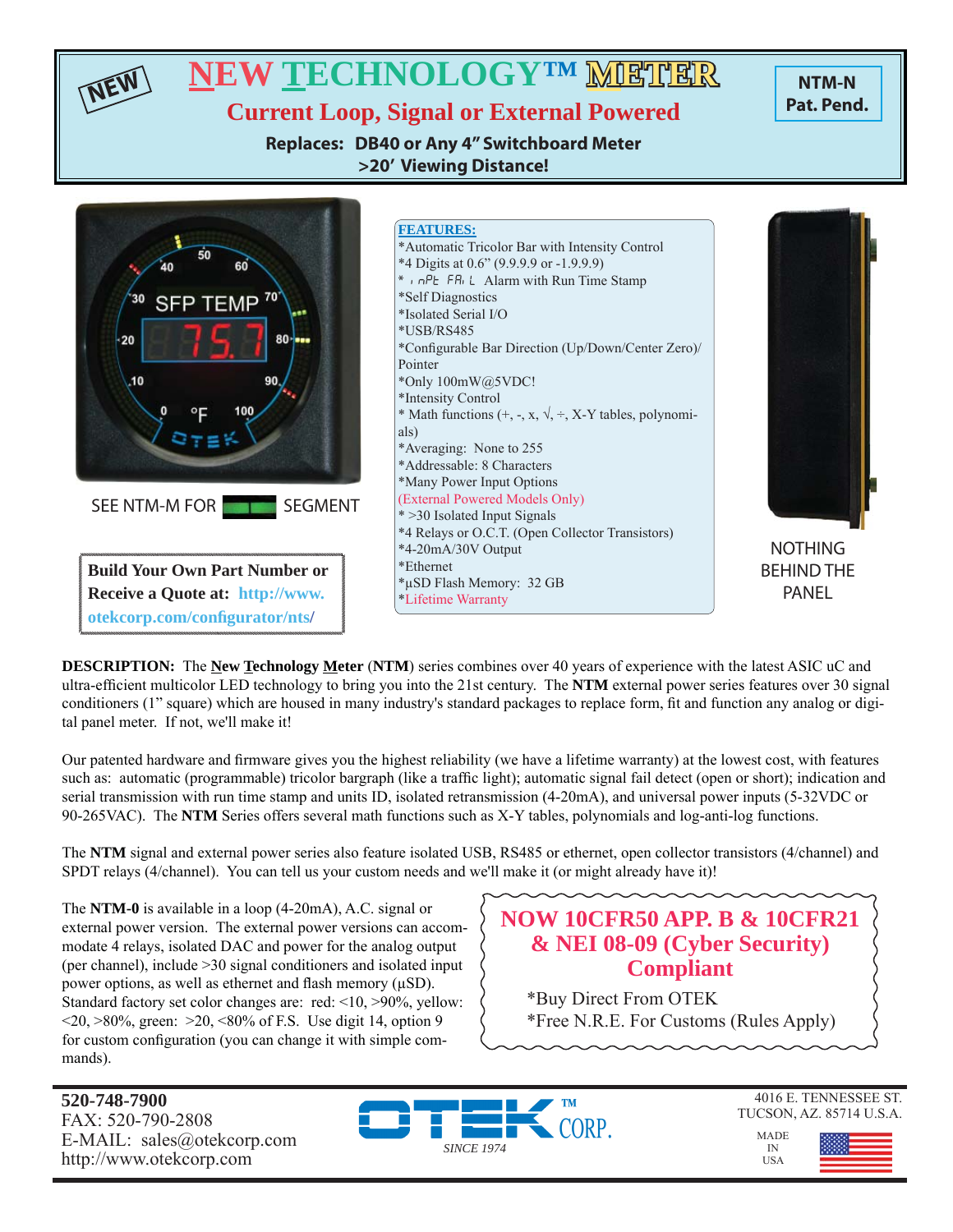# **THE PRODUCTS**

All New Technology products share the same innovative electronic circuit design. The difference between the models is their mechanical features (see Block Diagram and mechanical drawings). Some are displays only, some are single or multi channel, some can have relays, DACs, ethernet and flash memory, and some require an external power source. But all products contain the New Technology, which consumes less than 1% of comparable digitals (20-100mW for loop/signal powered versions) and approaches the power consumption of analog meters.

# **WHAT CAN YOU DO WITH OTEK'S NEW TECHNOLOGY?**

**Note on Otek's Powerless<sup>TM</sup> Technology**: If your signal cannot supply  $\geq 15 \text{mW}$  ( $\sim 5V/3 \text{mA}$ ), contact us or use external power models.

**1. One Channel Models: -0, -4, -B, -D, -F, -H, -L, -M, -N, -P, -S & -X:** Implement any math function, X-Y table (25 point), polynomials (9<sup>th</sup> order), offset, tare, zero, scale, log & anti-logarithmic to affect the unit's display at will. Some examples are: change the display & data using any combination as commanded by your algorithm, such as  $\frac{+}{-}\times\frac{+}{\sqrt{}}$  or set a variable or linearize the display using X-Y tables or polynomials. This works well for odd shape containers. You can also change the reading from ◦F to ◦C or ◦K or compress/expand the display (and data out) using the log and antilog functions. In addition, you can change the factory default alarm pointers and colors or delete them. Zero & Span potentiometers **are included** for manual adjustment.

**Note:** Models -D and -F have internal USB serial I/O that is not accessible to the customer. Contact Otek for access.

**OTEK's New Technology**  series is only limited by your needs and imagination. Just give us a call at 520-748- 7900 or email us at sales@ otekcorp.com and give us the challenge to develop the best algorithm for your process.

**2. Two Channel Models: -1, -2, -3 and -5 through -9 & -A: Note:** Also available in

models with 3 or 4 channels. Features include all those of the single channel models and each channel is 100% isolated from each other. In addition, you can add, subtract, multiply, divide, find the square root between channels. You can also use one channel to monitor/control the input signal and the second channel to indicate deviation, differential such as PID, alarm override or one channel setpoint can be used to control another channel function. You can also use one channel as a backup if the other channel becomes disabled or use them as volume & flow  $(\sqrt{})$  monitors/ controllers. The **New Technology** two channel models are also perfect as REM/RAD indicators/controllers (also see our RPM series with logantilog functions for radiation monitoring).

Contact OTEK for algorithms and formulas or any idea you wish to share with our audiences via our Youtube or Facebook page posts.

**3. Three Channel Models: -3, -5, -7, -8 and -A: Note:**  Also available on 4 channel models -5, -7 & -8. Otek's New Technology three channel models perform all the functions outlined in #1 and #2. Further, one channel can indicate the input variable and the other two channels can be setpoint indicators/controllers (Hi, Hi-Hi, Low and Low-Low limits), or subject the input/ output to any mathematical function or algorithm such as **PID** or display the input vs. output and derivative, or switch scales when the input reaches a limit/band such as for flow-volume-pressure or temperature. Monitor Volts, Amps and Watts AC or DC or any of 3 variables, including Hertz, lead/lag, power factor, peak/valley or for synchronizing of power lines with the bipolar (center zero) tricolor bargraph.

The **New Technology** series brings **Process Automation Control** (PAC) within your reach and affordability. These models are compatible with any DCS/SCADA system using their USB/RS485/Ethernet I/O options and allow for ease of interface with wireless systems.

### **4. Four Channel Models:**

**-5, -7 and -8:** The four channel models offer all of the functions outlined in #1, #2 and #3. However, with the additional channel available, the New Technology barmeters rival flatscreens with superior HMI/MMI functionality and ease of viewing/analysis of any combination of 4 variables. For example, Volts/ Amps/Watts/Hertz or temperature/pressure/pH/humidity. The four channel models can also be used to monitor/control the product of the other 3 variables, making them ideal for the petrochemical industry.

**Data Logging**? Some models offer optional μSD memory to record 24/7 anything available via the serial I/O. Maximum capacity (and growing) is 32 GB!

### **REDUNDANT CONTROL:**

Because all channels are 100% isolated from each other, you can use any multi-channels model as a redundant controller. If you need the "Democratic vote," algorithm, contact OTEK or see our Model **TRC** (Triple Redundant Controller).

**520-748-7900** FAX: 520-790-2808 E-MAIL: sales@otekcorp.com http://www.otekcorp.com



-2-

4016 E. TENNESSEE ST. TUCSON, AZ. 85714 U.S.A.

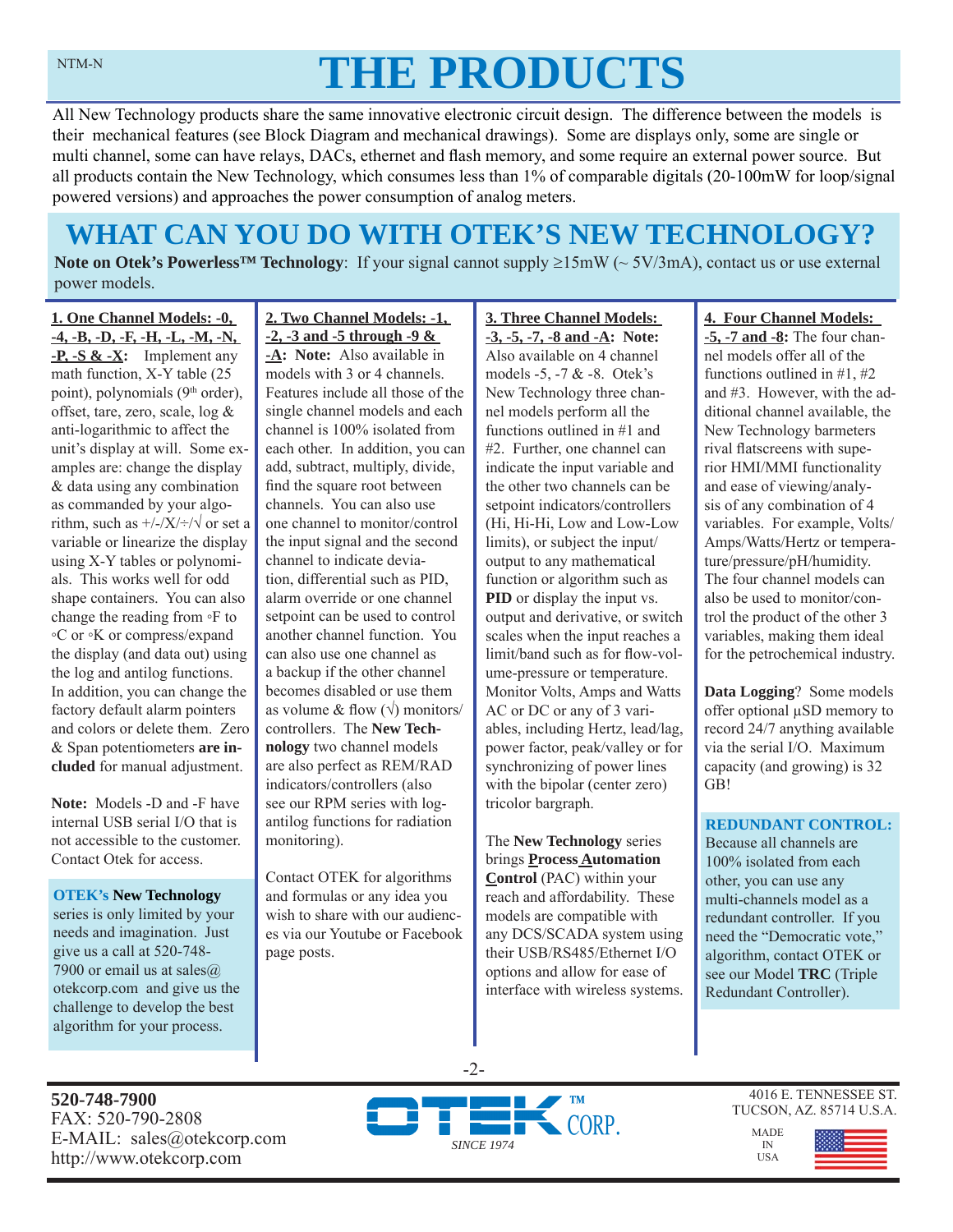NTM-N

# **Industrial Grade Common**

# **Electrical Specifications**

### **Input & Display:**

\*A/D: Accuracy, Linearity & Resolution:  $\pm$  0.5% of F.S.  $\pm$ 1 L.S.D. over entire temperature range of  $0\n-60^{\circ}$  C. Conversion Rate: 40/sec, Averaging: 0-255, zero, span, offset, tare, math functions, 25 point X-Y tables & polynomials (9th) \*Bargraph: 51 Automatic Tricolor (R/Y/G) Segments \*Digits: Four Full Digits (9.9.9.9 & -1.9.9.9). \*Typical Power Consumption of Display: 10-100mW@3.3V-5V \*Temperature Coefficient: +/-50PPM/°C \*Operating Temperature: -10 to +60; Storage:  $-20$  to  $+70^{\circ}$ C \*CCMR: >90dB@50-60Hz \*Isolation: >500VDC to any other I/O & P.S. \*Humidity: 5-95% RH non-condensing \*Front Panel: NEMA 3. NEMA 4x on request. \*Failed Signal Detect:  $\sim$  20 seconds

after > 1 minute "On"  $@50\%$  of F.S. \*Calibration Check: 2 years recommended.

**Note 1:** See page 13 of the **master catalog for e**nvironmental specs vs. housing, bar length and digit size.

**Note 2**: E and M grades are the same as Industrial unless otherwise specified.



# **AVAILABLE ON EXTERNAL POWER MODELS ONLY:**

### **Outputs**:

**\*Analog Output:** Accuracy & Linearity:  $\pm 0.5\%$  F.S.;  $\pm 0.1$  LSB, Range: 3-24mA (max. load: <1K Ohm). *\*Analog Output Temperature Coeffi cient:* +/-50PPM°C **\*Analog Output Isolation To All Other I/O & Power:** >500VDC

**\*Relays**: 4 Each/Channel (except NTY, 2): SPDT Form C, 1A Max @ 120VAC/30VDC resistive load only, Contact Protection: 300VAC/DC on all contacts. Speed: +40mS (main loop).

**O.C.T. (Open Collector Transistors**): VCE Max: 30VDC; Ice Max: 30mADC, Speed: +40 (main loop)

**Note 1:** Relays & O.C.T. have P.O.D. (~100mS) and can be set for fail safe operation (normally on). **Note 2**: See Digit 11 for default set points and User's Manual for command set via serial control.

# **Other Important Data:**

**Math Functions:**  $+$ ,  $-$ ,  $x$ ,  $\div$ ,  $\sqrt{}$ , Polynomials to 9th order, 25 Point X-Y table, zero, offset, span and tare. You can add, subtract, multiply, divide (etc.) one channel to/from another channel and display the result in the other channel  $(i.e. V (Ch.1)xA(Ch.2)=W(Ch.3).$ 

# **Description, Notes & Order**

### **Other Important Data: (Continued)**

**Signal Failure Alarm:** Requires approximately 1 minute of normal (midscale) operation for it to alarm the display and output the serial data after the signal (Powerless™) has ceased.

**Serial I/O***:* Setting: 8N1N, 1200-19,200 BAUD, 8 Character Address PID: Programmable (best with >dual channel models) automatic or manual with external 10K Ohm potentiometer (option 56).

**High Quality:** No matter their size or number of channels all use the same  $(SV & V)$  firmware, hardware and commands. No matter their grade (Industrial, Mil-Spec, Nuclear) they all carry a lifetime warranty.

# **Digit 6, Grade:**

Industrial Grade (Options 0 or I) is per these published specifications. Grades **M** and **E** per agreed specifications. Options **E & M** typically include an EMI/ RFI shield all around and filtered connectors to meet EPRI-TR-102323-R3 (requiring ~2" deeper case). OTEK will build to certain nuclear or MIL-Standards but testing and confirmation of compliance, if required, will be quoted extra. Option **0** is 94VO plastic, option "**I**" is an aluminium nickel plated case and cover; bezel face has black powder coat finish to Mil-Specs. The back cover is either black plastic or nickel plated aluminum. Typical Mil-Specs: 461, 462, 169, 901, 801, RTCA-160, I EEE344, etc. Contact Otek for custom colors.

**NTM-X:** Certified for Class I, Div. 1, Groups B-G; EX & IECex: IM2, Exd1.

**520-748-7900** FAX: 520-790-2808 E-MAIL: sales@otekcorp.com http://www.otekcorp.com



4016 E. TENNESSEE ST. TUCSON, AZ. 85714 U.S.A.

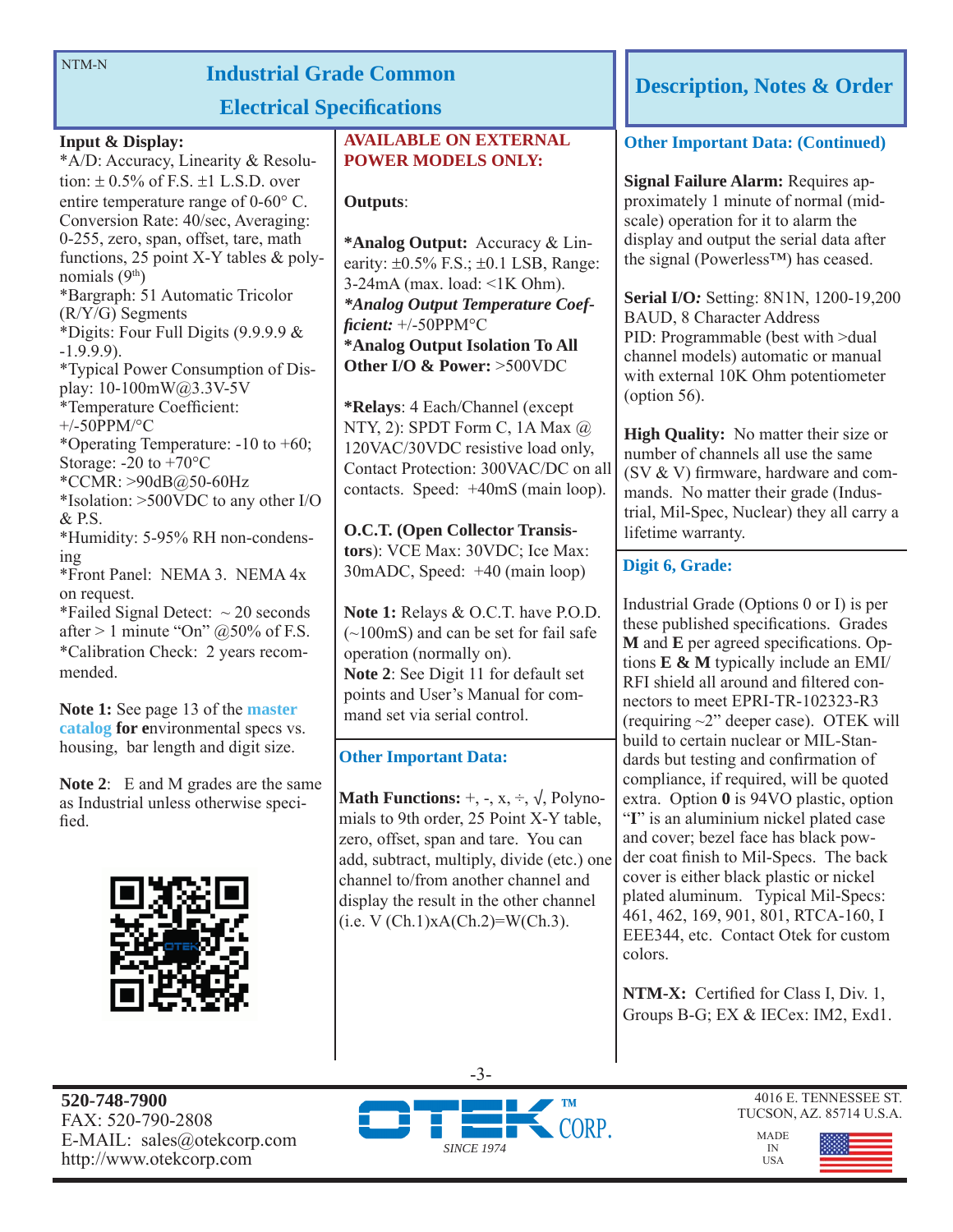| NTM-N<br><b>Description, Notes &amp; Order</b>                                                                                                                        | <b>INPUT SIGNAL SPECIFICATIONS (Digits 8 &amp; 9)</b>                                                                                                                                                                                                                                                                                                                                                                                                  |                                                                                                                                                                                                                                               |
|-----------------------------------------------------------------------------------------------------------------------------------------------------------------------|--------------------------------------------------------------------------------------------------------------------------------------------------------------------------------------------------------------------------------------------------------------------------------------------------------------------------------------------------------------------------------------------------------------------------------------------------------|-----------------------------------------------------------------------------------------------------------------------------------------------------------------------------------------------------------------------------------------------|
| Digit 5, Serial I/O & Memory:<br>Settings: 8N1N, 1200-19,200 Baud,<br>ASCII.                                                                                          | Options 01 Through 18, A. C. Signal<br><b>Powered Only:</b><br><b>FUSE IT!</b> Use external 1/2 ASB for                                                                                                                                                                                                                                                                                                                                                | <b>Option 05-14:</b> Same as options 01<br>through 04.                                                                                                                                                                                        |
| <b>LOOP/SIGNAL POWER ONLY</b>                                                                                                                                         | Volts and 7 ASB for Amps.<br><b>Important Notes:</b>                                                                                                                                                                                                                                                                                                                                                                                                   | PROPORTIONAL CONTROL?<br>For proportional control, use a two (or<br>more) channel model. Channel 1 is                                                                                                                                         |
| Digit 5, Serial I/O: Option 0, USB:<br>Complies $100\%$ with $\dot{V}$ 2.0 and if digit<br>10, option 1 is selected (USB pow-<br>ered) then digit 5 must be option 0. | 1) C.T. are sensitive and limited to the<br>secondary (output) impedance. OTEK<br>A.C. signal powered products present<br>and input impedance of $\sim 0.2$ Ohms                                                                                                                                                                                                                                                                                       | powered by your signal and the display<br>signal (using a 4-20mA out) to drive the<br>Channel 2 input. Channel 2's 4-20mA                                                                                                                     |
| Digit 5, Option 1, RS485: Complies<br>with industry standard and requires<br>$5VDC@3mA$ and a terminating 330<br>Ohm resistor at first and last unit in the<br>BUS.   | $(\sim 1 \text{V}(\hat{\omega})$ . Make sure your C.T. can<br>drive a $>0.3$ Ohm load without saturat-<br>ing or losing linearity. Contact Otek for<br>assistance. Best C.T. to use: $>100:5$<br>ratio.                                                                                                                                                                                                                                                | output allows you to control your gen-<br>erator. The result: Channel 1 display<br>your AC signal and Channel 2 display<br>it's 4-20mA output. Only Channel 2<br>needs power for its analog output and/<br>or relays. Use part number NTM-(1, |
| <b>EXTERNAL POWER ONLY:</b>                                                                                                                                           | 2) All inputs for 50-60 Hz lines. Con-                                                                                                                                                                                                                                                                                                                                                                                                                 | 2, 3, 5, 6, 7, 8, 9 or A)??-269-?21-99).                                                                                                                                                                                                      |
| Option 0, USB & Option 1, RS485<br>(see above), plus:                                                                                                                 | tact Otek for 400 Hz lines.<br>Option 01, VAC (P.T.): Burden: 0.2<br>$\bigcap$ $\bigcap$ $\bigcap$ $\bigcap$ $\bigcap$ $\bigcap$ $\bigcap$ $\bigcap$ $\bigcap$ $\bigcap$ $\bigcap$ $\bigcap$ $\bigcap$ $\bigcap$ $\bigcap$ $\bigcap$ $\bigcap$ $\bigcap$ $\bigcap$ $\bigcap$ $\bigcap$ $\bigcap$ $\bigcap$ $\bigcap$ $\bigcap$ $\bigcap$ $\bigcap$ $\bigcap$ $\bigcap$ $\bigcap$ $\bigcap$ $\bigcap$ $\bigcap$ $\bigcap$ $\bigcap$ $\bigcap$ $\bigcap$ | Note: "?"= any available option on<br>Digits 5, 6 $& 10$ and specify (9=Ch)<br>1 signal power, Ch 2 external power).                                                                                                                          |

**Digit 5, Option 2 Ethernet**: Complies with 10 Base-T/100Base-TX RJ45 up to 19,200 Baud. Maximum power consumption is <300mA@5V  $(1.5W)$ .

**Digit 5, Options 3 & 4: Contact Otek for availability.** uSD Flash Memory: Internal  $\mu$ SD flash memory with up to 32 gigabytes capacity. You can store selected data at-will via serial command and download it as required. A 32 GB card logging 3 times per second can hold approximately 4 year's worth of data.

Note: All  $\pm$ 1 LSD and % full scale range unless noted.

### **Option 00 & 17 For Loop Power Only:**

**Option 00, 4-20mA Loop Powered:**  Burden: >3V@4mA, ≤5V@ 20mA; Range: 3-26mA; Accuracy & Linearity:  $\pm 0.5\%$  of F.S.,  $\pm 1$  L.S.D. **Option 17: 10-50mA Loop Powered:** 

Burden: >3V@10mA, ≤5V@ 50mA; Range: 3-50mA; Accuracy & Linearity:  $\pm 0.5\%$  of F.S.,  $\pm 1$  L.S.D.

### **520-748-7900** FAX: 520-790-2808 E-MAIL: sales@otekcorp.com http://www.otekcorp.com

Ohm  $<100$ mW; Range: 30-140V/40-100Hz; Accuracy & Linearity:  $\pm 0.5\%$  of F.S. Best operating range: 90-140VAC to specifications.

**Option 02, 5 AMP A.C. (C.T.):** Burden: <100mW; Range: .5-5A; Accuracy & Linearity: ±0.5% of F.S. Best range: 2-4 Amps. Note: Not available in **"-F"** case.

### **Option 03, Watts A.C. (C.T. & P.T.):** Not available on **case -F**. Range:

>100<600W/50-60Hz; Accuracy & Linearity: ±0.5% of F.S. at 90-140VAC & 1-4AAC. Best operating range: 100- 500 Watts. For 400 Hz lines, use option 03 and specify (03=400 Hz line) after the complete part number.

**Option 04, Hertz VAC:** Not available on case -F. Range: >30V<140V & >30<100Hz; Accuracy & Linearity:  $\pm 0.5\%$  of F.S. For 400 Hz lines, use option 04 and specify (04=400 Hz line) after the complete part number.

-4-

Also see the new model **NTI**.

**VAC/DC Signal Power Only:**

## **Option 16, 7-140VAC/DC:** Now you can

 monitor and control your AC line, UPS, battery bank or power supply from 7-140VDC/VAC, with only power from the signal. The **NTM** requires  $>10<80$ mW ( $\sim$ 3mA-20mA). Imagine the possibilities! Almost like analog (only signal wires), but with 21st century digital technology ready for your PAC/DCS/SCADA system.

Scaling: 7-140VDC in =7.0-140.0 Digital Display & 5-100% bargraph with alarm pointers. See Digits 13 & 14 for custom calibration and scale.

**Accuracy & Linearity:**  $\pm 0.5\%$  of full scale.



4016 E. TENNESSEE ST. TUCSON, AZ. 85714 U.S.A.

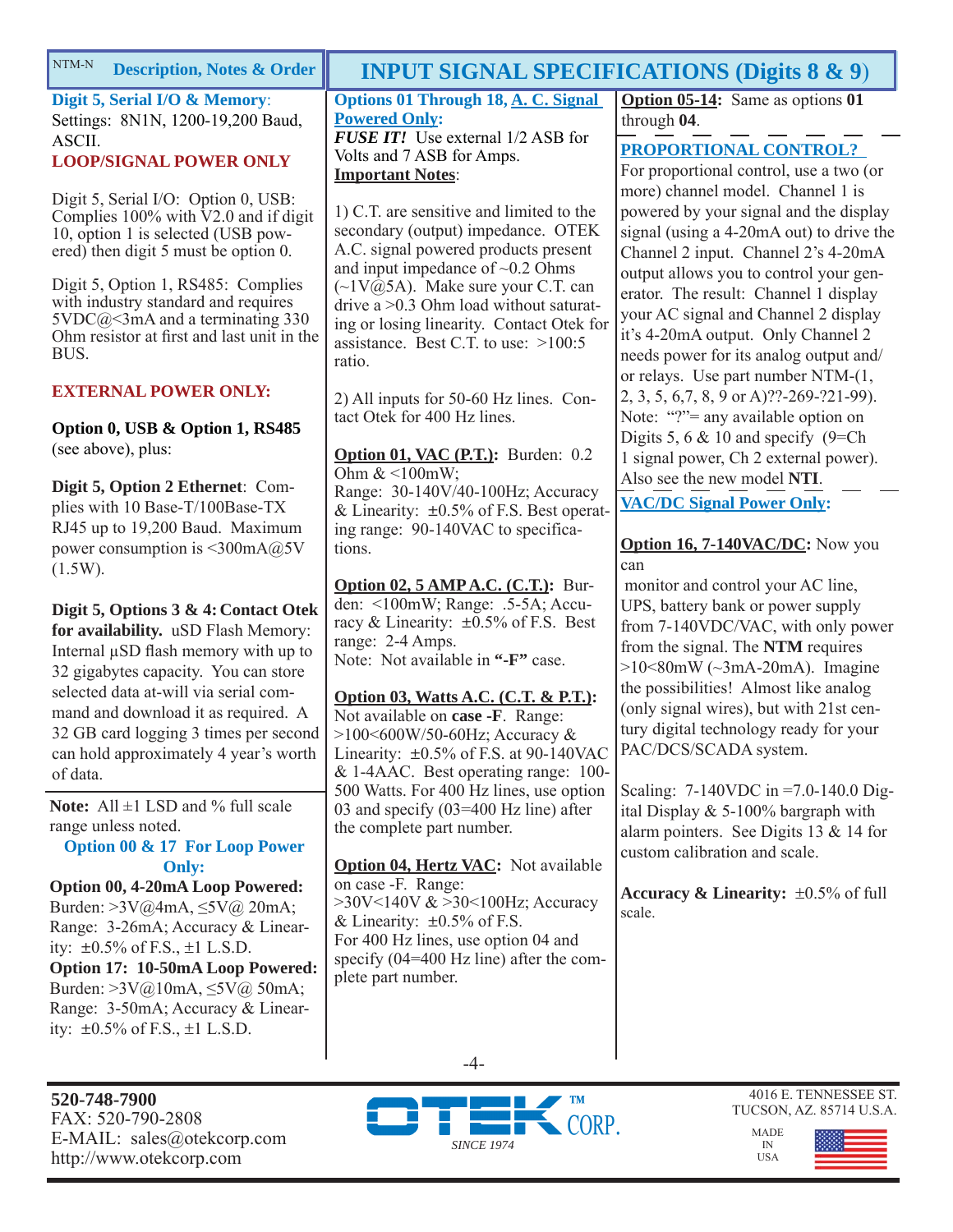# NTM-N **INPUT SIGNAL SPECIFICATIONS** (Digits 8 & 9) **AVAILABLE ON EXTERNAL POWER MODELS ONL**Y

| <b>Alarm Outputs (Signal Power): Open</b><br>collector transistors (4) optional. See<br>the ordering information on pages 9-10,<br>digit 11, option 1. For relays, contact<br>Otek (custom).                                    | <b>Option 27, Watts DC:</b><br>VZin: $10M \Omega/AZ$ in: $1.0\Omega$ , 5W<br>Range: 1W<br>Accuracy & Linearity: $\pm 0.5\%$ of F.S. $\pm$<br>1 digit                                                                                    | Option 38 (1Vx1VAC):<br>Zin: $1\text{M}\Omega$ for both inputs Range: 1V<br><b>RMS</b><br>Accuracy & Linearity: $\pm 0.5\%$ of F.S.<br>$\pm$ 1 digit                                                                                                        |
|---------------------------------------------------------------------------------------------------------------------------------------------------------------------------------------------------------------------------------|-----------------------------------------------------------------------------------------------------------------------------------------------------------------------------------------------------------------------------------------|-------------------------------------------------------------------------------------------------------------------------------------------------------------------------------------------------------------------------------------------------------------|
| 4-20mA Analog Output: Custom,<br>contact Otek (requires >1 watt from<br>input signal).                                                                                                                                          | Option 28, Watts DC (1Vx1V): VZin:<br>1M for both inputs<br>Range: 0-1V                                                                                                                                                                 | Note: Always use P.T. & C. T. for op-<br>tions 33, 34, 40, 42, 43 & 44.                                                                                                                                                                                     |
| Option 17: 10-50mA Loop Power:<br>See option 00 $& 17$ on page 4 (first<br>column).                                                                                                                                             | Accuracy & Linearity: $\pm 0.5\%$ of F.S $\pm$<br>1 digit<br><b>Option 29: Custom:</b> Use this option<br>to describe any custom input, scale or<br>modification to the NTM and contact us                                              | Option 40 (120VACx5AAC C.T.):<br>Zin: 1M for V & $0.04\Omega$ for I<br>Range: 0-750W<br>Accuracy & Linearity: $\pm 0.5\%$ of F.S.<br>$± 1$ digit                                                                                                            |
| Option 18: 10-500mADC Sig-<br>nal Power: Calibration: 10-<br>500mADC=10-500 & 5-100%. For<br>other calibrations, use digit 14 and                                                                                               | for feasibility and cost.<br>Options 30-34, Volts RMS: Here we<br>use a True RMS-DC Converter for                                                                                                                                       | Note: Option 40 (120V/5A) includes<br>the shunt $(0.04 \text{ Ohms}/20 \text{W})$ on connec-<br>tor only for 5A C.T.                                                                                                                                        |
| specify.<br><b>AVAILABLE ON EXTERNAL</b><br><b>POWER ONLY</b><br>Option 20: 4-20mA: The burden on<br>the loop is only $0.5V@20mA(25 Ohm)$<br>and you can use the math functions for<br>converting to flow, instantaneous or     | accurate $(± 0.1\%)$ measurement of sine<br>waves up to 10KHz. For 10-20KHz and<br>SCR accuracy is $\pm$ 1%.<br>VRMS: Zin: $1M\Omega$<br>Range; per options;<br>Accuracy & Linearity: $\pm 0.5\%$ of F.S. $\pm$<br>1 digit.             | <b>Options 41-44, Hertz:</b> We use an F-V<br>to accept frequencies up to 20KHz<br>and amplitudes from 1-400V peak or<br>dry contact or open collector transistor<br>(O.C.T.). For 50 to 440 Hz power line<br>frequency measurement, use Option #<br>``44." |
| totalizer.<br>Accuracy: $\pm 0.5\%$ of F.S. $\pm 1$ digit<br>Options 21-24: VDC: Input imped-<br>ance is 1 Mega Ohms on all VDC                                                                                                 | Options 35-37, Amps RMS: We use a<br><b>True RMS-DC</b> Converter for accurate<br>$(± 0.1%)$ measurement of sine waves<br>up to 10KHz. For 10-20KHz and SCR                                                                             | Option 41 (10KHz/5V Logic):<br>Zin: 1M<br>Range: 30-10KHz<br>Accuracy & Linearity: $\pm 0.5\%$ of F.S.                                                                                                                                                      |
| ranges.<br>Input impedance $1M\Omega$<br>Range: Per Option<br>Accuracy & Linearity: $\pm 0.5\%$ of F.S. $\pm$<br>1 digit                                                                                                        | accuracy is $\pm$ 1%.<br>Zin: 35 (0.1A): $2\Omega$ ; 36 (1A): 0.2 $\Omega$ ; 37<br>$(5A)$ : 0.04 $\Omega$ ; Range: Per option<br>Accuracy & Linearity: $\pm 0.5\%$ of F. S. $\pm$<br>1 digit.<br><b>Options 38 &amp; 40, Watts RMS:</b> | $\pm$ 1 digit<br>Option 42 (120V, 40-100Hz):<br>Zin: 1M<br>Range: 50-150VC/30-100Hz<br>Accuracy & Linearity: $\pm 0.5\%$ of F.S.<br>$\pm$ 1 digit                                                                                                           |
| <b>Options 25 &amp; 26, mADC:</b> Since the<br>$NTM$ is 2V full scale $(2,000$ Counts)<br>the "Shunt" resistors used are 100<br>Ohms for 10mA and 10 Ohms for<br>100mADC.<br>Input impedance 25: 50 $\Omega$ ; 26: 5 $\Omega$ ; | Here we use a <b>True RMS-DC</b> Con-<br>verter for accurate $(± 0.1%)$ measure-<br>ment of sine waves up to 10KHz. For<br>10-20KHz and SCR accuracy is $\pm$ 1%.<br>Input impedances vs. range are the                                 | Option 43 (240V, 30-100Hz):<br>Zin 1 M; Range: 100-260V/30-100Hz<br>Accuracy & Linearity: $\pm 0.5\%$ of F.S.<br>$\pm$ 1 digit                                                                                                                              |
| Accuracy & Linearity: $\pm 0.5\%$ of F.S. $\pm$<br>1 digit                                                                                                                                                                      | same as for VDC & mADC ranges.                                                                                                                                                                                                          | Option 44 (120V, 500 Hz):<br>Zin: 1 M<br>Range: 50-150V/300-500Hz<br>Accuracy & Linearity: $\pm 0.5\%$ of F.S.<br>$\pm$ 1 digit                                                                                                                             |
|                                                                                                                                                                                                                                 | $-5-$                                                                                                                                                                                                                                   |                                                                                                                                                                                                                                                             |





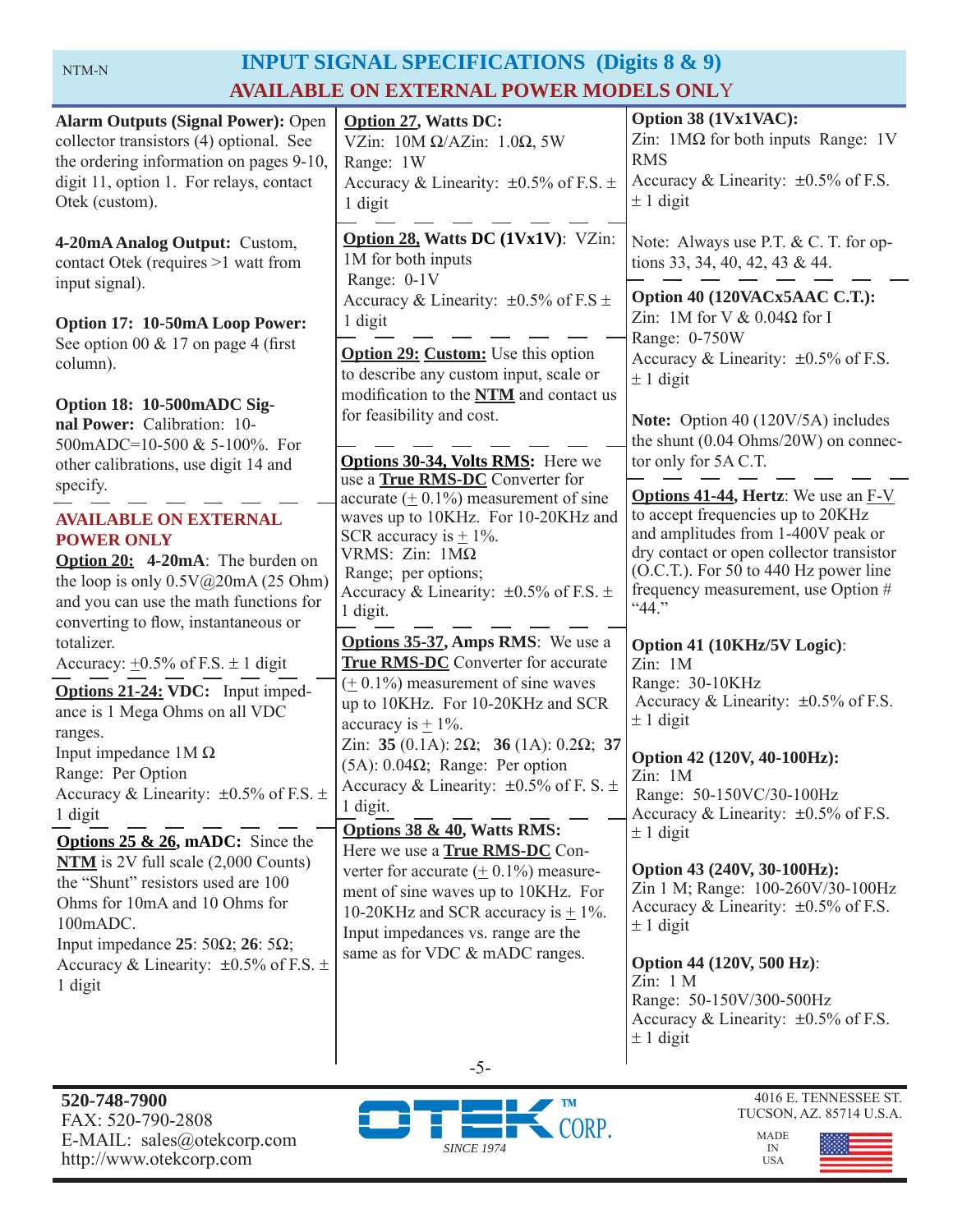# **INPUT SIGNAL SPECIFICATIONS (Digits 8 & 9)**

# **AVAILABLE ON EXTERNAL POWER MODELS ONLY**

| AVAILABLE ON EXTERNAL POWER MODELS ONLY                                                                                                                                                                                                                                                                                                                                                                                                                                                                                                                                                                                                                                                                                                                                                                                                                                                                                                                                                                                                                                                                                                                                                                                                                                                                                      |                                                                                                                                                                                                                                                                                                                                                                                                                                                                                                                                                                                                                                                                                                                                                                                                                                                                                                                                                                                                                                                                                                                                                                                                                                                                                                                                                                                                                                                                                                                                                        |                                                                                                                                                                                                                                                                                                                                                                                                                                                                                                                                                                                                                                                                                                                                                                                                                                                                                                                                                                                                                                                                                                                                                                                                                                                                                                                                                                                                                                                                |  |  |
|------------------------------------------------------------------------------------------------------------------------------------------------------------------------------------------------------------------------------------------------------------------------------------------------------------------------------------------------------------------------------------------------------------------------------------------------------------------------------------------------------------------------------------------------------------------------------------------------------------------------------------------------------------------------------------------------------------------------------------------------------------------------------------------------------------------------------------------------------------------------------------------------------------------------------------------------------------------------------------------------------------------------------------------------------------------------------------------------------------------------------------------------------------------------------------------------------------------------------------------------------------------------------------------------------------------------------|--------------------------------------------------------------------------------------------------------------------------------------------------------------------------------------------------------------------------------------------------------------------------------------------------------------------------------------------------------------------------------------------------------------------------------------------------------------------------------------------------------------------------------------------------------------------------------------------------------------------------------------------------------------------------------------------------------------------------------------------------------------------------------------------------------------------------------------------------------------------------------------------------------------------------------------------------------------------------------------------------------------------------------------------------------------------------------------------------------------------------------------------------------------------------------------------------------------------------------------------------------------------------------------------------------------------------------------------------------------------------------------------------------------------------------------------------------------------------------------------------------------------------------------------------------|----------------------------------------------------------------------------------------------------------------------------------------------------------------------------------------------------------------------------------------------------------------------------------------------------------------------------------------------------------------------------------------------------------------------------------------------------------------------------------------------------------------------------------------------------------------------------------------------------------------------------------------------------------------------------------------------------------------------------------------------------------------------------------------------------------------------------------------------------------------------------------------------------------------------------------------------------------------------------------------------------------------------------------------------------------------------------------------------------------------------------------------------------------------------------------------------------------------------------------------------------------------------------------------------------------------------------------------------------------------------------------------------------------------------------------------------------------------|--|--|
| Option 45: Strain-Gage $(\geq 300 < 4K)$<br><b>Ohm</b> ): These are typically "Mono-<br>lithic" S-G that require constant volt-<br>age (preferably) excitation. We use<br>4.096V for high stability and accu-<br>racy. Use option 29 and specify your<br>S-G sensitivity and the <b>NTM</b> display<br>at Zero and Full Scale.<br>Excitation: 4.096V, 50 PPM/°C<br>Range: $\pm 300 - 4K \Omega$<br>Accuracy & Linearity: $\pm 0.5\%$ of F.S.<br>$\pm$ 1 digit<br>Note on S-G: Some S-G offer +/-<br>1VDC or 4-20mA condition output.<br>Use Option 29 and specify.<br>Option 47: RTD (PT100): Note: For<br>options 47 & 48 you can change $\degree$ C to<br>°F and RTD type via serial port.<br>We excite your 2, 3 or 4 wire RTD<br>with 200µA to avoid the "self heating"<br>effect. The range of the NTM is the<br>same as your <b>RTD</b> typically -200°C<br>to +800 °C (-328 + 1562 °F). You can<br>place the decimal point at will (typi-<br>cally -200.0 to 800.0. The <b>PT100</b> has<br>a temperature coefficient of 0.00385<br>Ohms/Ohm/ <sup>0</sup> C. (For legacy 0.00392<br>TC (known as ANSI 392) contact<br>OTEK and use Option "29".<br>Accuracy: $\pm 0.5\%$ of F.S. $\pm$ 1 digit,<br>plus sensor's error.<br>Note: For 2 wire, jump - S to -E and<br>$+$ S to $+$ E. For 3 wire only jump -S to<br>-E. | Option 48: RTD (PT1000): Same as<br>PT100 except it is 1000 Ohms at $0^{\circ}$ C<br>instead of 100 Ohms $(a)$ 0°C. The same<br>technique is used for copper $\overline{RTD}$ (10<br>Ohm), contact OTEK. Same connection<br>as Option 47 apply.<br>Accuracy: $\pm 0.5\%$ of F.S. $\pm$ 1 digit, plus<br>sensor's error.<br>Note: For long distances $(>300)$ use a<br>4-20mA transmitter such as our model<br>NTY from our New Technology series.<br>Option 50: Thermocouple (Type J):<br>This $TC$ has a range of -210 to + 760 °C<br>$(-350 + 1390^{\circ}F)$ . Its color is white $(+)$<br>and Red $(-)$ , cold junction $(CJ)$ is at<br>the connector. Make sure the connec-<br>tions from the $NTM$ and your $TC$ are<br>as close to the <b>NTM</b> entrance as pos-<br>sible to avoid errors. If you short out the<br>$NTM's + TC & -TC$ together, the NTM<br>will read the ambient temperature at the<br>junction due to its built-in C.J.C.<br>Note: You can change °C to F and TC<br>type via serial port.<br>Accuracy: $\pm 2^0$ F.S. of signal input.<br><b>Option 51: TC (Type K):</b> This is yellow<br>$(+)$ and red $(-)$ and has a range of -270 +<br>1370 <sup>o</sup> C (-440 + 2500 <sup>o</sup> F). The same notes<br>as Option 50 apply.<br>Accuracy: $\pm 1^0$ F.S. of signal input<br><b>Option 52: TC (Type T):</b> This blue $(+)$<br>and red (-) $TC$ has the range of -270 <sup>0</sup><br>+ 400 <sup>o</sup> C (-440 + 750 <sup>o</sup> F). Same notes as<br>Option 50 apply.<br>Accuracy: $\pm 2^0$ F.S. of signal input. | <b>Option 53: pH (Acidity):</b> We use a<br>FET input $(10^{15})$ amplifier and calibrate<br>the $NTM$ for 0-14.00 pH using the<br>Industry's standard $\pm$ 413 mV = $\pm$ 7pH<br>co-efficient. Note: Not temperature<br>compensated, contact OTEK for auto<br>temperature compensation.<br>Accuracy: $\pm 0.5\%$ of F.S. $\pm$ 1 digit<br><b>Option 54: ORP (Oxygen Reduction)</b><br><b>Potential</b> ): Our FET amplifier $(10^9)$<br>accepts the industry standard 2000mV<br>F.S. of the probe and the <b>NTM</b> displays<br>it in $\%$ (0-100.0%).<br>Accuracy: $\pm 0.5\%$ of F.S. $\pm$ 1 digit<br><b>Option 55: %RH:</b> This conditioner is<br>designed to interface to a typical (ca-<br>pacitance type) 2-3 pF/% of <b>RH</b> made<br>by several manufacturers. Use Option<br>"29" and contact OTEK to specify your<br>sensor's specifications.<br>Accuracy: $\pm$ 0.5% RH of signal input.<br><b>Option 56 Resistance (0-10K Ohm):</b><br>Want a simple 4-20mA transmitter?<br>Just connect a 10K Ohm (others on<br>request) potentiometer to the NTM and<br>control any 4-20mA input valve, motor,<br>transducer, etc. Accuracy & Linearity<br>is $\pm 0.5\%$ of F. S. $\pm$ 1 digit; Standard<br>Calibration: 0-10K Ohms=4-20mA.<br>Use option #29 and specify your cali-<br>bration. Ideal for linear transducers.<br><b>Option 57, 10-50mA Range: 10</b><br>Ohms input resistance<br>Accuracy & Linearity: $\pm 0.5\%$ of F.S.<br>$±1$ Digit |  |  |
|                                                                                                                                                                                                                                                                                                                                                                                                                                                                                                                                                                                                                                                                                                                                                                                                                                                                                                                                                                                                                                                                                                                                                                                                                                                                                                                              |                                                                                                                                                                                                                                                                                                                                                                                                                                                                                                                                                                                                                                                                                                                                                                                                                                                                                                                                                                                                                                                                                                                                                                                                                                                                                                                                                                                                                                                                                                                                                        |                                                                                                                                                                                                                                                                                                                                                                                                                                                                                                                                                                                                                                                                                                                                                                                                                                                                                                                                                                                                                                                                                                                                                                                                                                                                                                                                                                                                                                                                |  |  |

**520-748-7900** FAX: 520-790-2808 E-MAIL: sales@otekcorp.com http://www.otekcorp.com



-6-

4016 E. TENNESSEE ST. TUCSON, AZ. 85714 U.S.A.



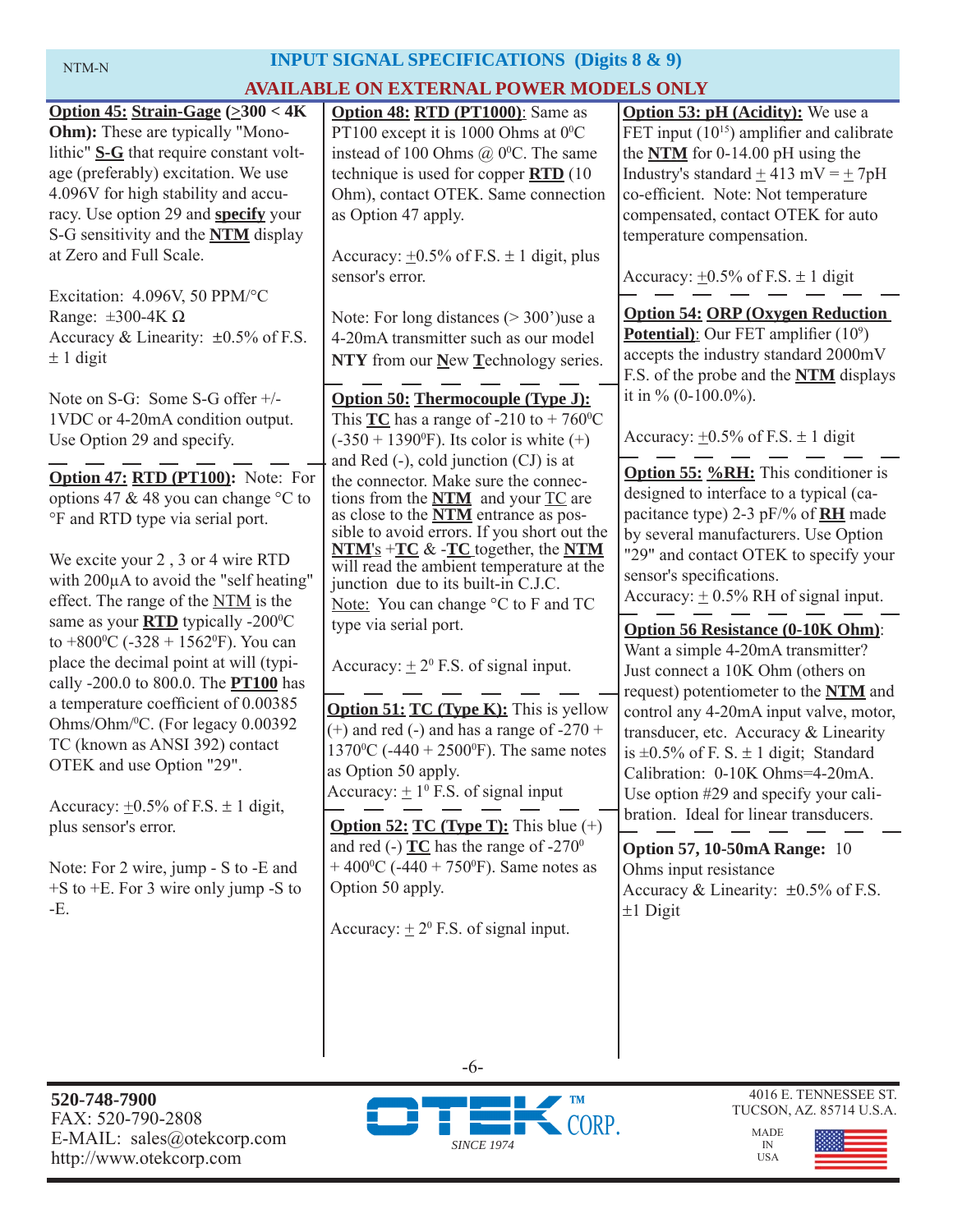| NTM-N<br><b>INPUT SIGNAL SPECIFICATIONS</b>                                                                                                                                                                                                                                                                                                                                                                                                                                                                                                                                                                                                                                                                                                                                                                                                                                                                                                                                                                                                                                                                                                                                                                                                                                                        | <b>Description, Notes &amp; Order</b>                                                                                                                                                                                                                                                                                                                                                                                                                                                                                                                                                                                                                                                                                                                                                            |                                                                                                                                                                                                                                                                                                                                                                                                                                                                                                                                                                                                                                                                                                                                                                                                                                                                                                                                                    |
|----------------------------------------------------------------------------------------------------------------------------------------------------------------------------------------------------------------------------------------------------------------------------------------------------------------------------------------------------------------------------------------------------------------------------------------------------------------------------------------------------------------------------------------------------------------------------------------------------------------------------------------------------------------------------------------------------------------------------------------------------------------------------------------------------------------------------------------------------------------------------------------------------------------------------------------------------------------------------------------------------------------------------------------------------------------------------------------------------------------------------------------------------------------------------------------------------------------------------------------------------------------------------------------------------|--------------------------------------------------------------------------------------------------------------------------------------------------------------------------------------------------------------------------------------------------------------------------------------------------------------------------------------------------------------------------------------------------------------------------------------------------------------------------------------------------------------------------------------------------------------------------------------------------------------------------------------------------------------------------------------------------------------------------------------------------------------------------------------------------|----------------------------------------------------------------------------------------------------------------------------------------------------------------------------------------------------------------------------------------------------------------------------------------------------------------------------------------------------------------------------------------------------------------------------------------------------------------------------------------------------------------------------------------------------------------------------------------------------------------------------------------------------------------------------------------------------------------------------------------------------------------------------------------------------------------------------------------------------------------------------------------------------------------------------------------------------|
| (Digits $8 & 9$ )<br><b>Option 58: Serial Input Remote Dis-</b>                                                                                                                                                                                                                                                                                                                                                                                                                                                                                                                                                                                                                                                                                                                                                                                                                                                                                                                                                                                                                                                                                                                                                                                                                                    | <b>Digit 10 (Power Input):</b><br>(Continued)                                                                                                                                                                                                                                                                                                                                                                                                                                                                                                                                                                                                                                                                                                                                                    | Digit 11 (Control Outputs): (Contin-<br>ued)                                                                                                                                                                                                                                                                                                                                                                                                                                                                                                                                                                                                                                                                                                                                                                                                                                                                                                       |
| play/Controller: Here you can use the<br>unit as a remote display & controller<br>with modified ASCII to alpha-numeric<br>display for DCS SCADA, PLC sys-<br>tems.                                                                                                                                                                                                                                                                                                                                                                                                                                                                                                                                                                                                                                                                                                                                                                                                                                                                                                                                                                                                                                                                                                                                 | Digit 10, Option 3, 7-32VDC: Same<br>as option 2 but with wide input range<br>of $7-32$ VDC. Efficiency: $>75\%$ .                                                                                                                                                                                                                                                                                                                                                                                                                                                                                                                                                                                                                                                                               | <b>AUTOMATIC BAR COLORS:</b><br>Limits/Colors Factory default (% of<br>Full Scale): Also see digit 14.                                                                                                                                                                                                                                                                                                                                                                                                                                                                                                                                                                                                                                                                                                                                                                                                                                             |
| See the user's manual for simple com-<br>mands to use the NTM in PAC applica-<br>tions.                                                                                                                                                                                                                                                                                                                                                                                                                                                                                                                                                                                                                                                                                                                                                                                                                                                                                                                                                                                                                                                                                                                                                                                                            | Digit 10, Option 4, 90-265VAC:<br>This option accepts 50-60Hz. For<br>100-300VDC or 400 Hz, use Digit<br>10, option 9 and specify. Efficiency:                                                                                                                                                                                                                                                                                                                                                                                                                                                                                                                                                                                                                                                   | Low-Low Limit $(\leq 10\%)$ : Red Bar,<br>OCT1/K1 "ON"<br>Low Limit $(\leq 20\%)$ : Yellow Bar,<br>OCT2/K2 "ON"                                                                                                                                                                                                                                                                                                                                                                                                                                                                                                                                                                                                                                                                                                                                                                                                                                    |
| <b>Description, Notes &amp; Order</b>                                                                                                                                                                                                                                                                                                                                                                                                                                                                                                                                                                                                                                                                                                                                                                                                                                                                                                                                                                                                                                                                                                                                                                                                                                                              | $>70\%$ .<br><b>Digit 11 (Control Outputs):</b>                                                                                                                                                                                                                                                                                                                                                                                                                                                                                                                                                                                                                                                                                                                                                  | <b>High Limit</b> $( >80\%)$ : Yellow Bar,<br>OCT3/K3 "ON"<br>Hi-Hi Limit (>90%): Red Bar, OCT4/                                                                                                                                                                                                                                                                                                                                                                                                                                                                                                                                                                                                                                                                                                                                                                                                                                                   |
| <b>Digit 10 (Power Input):</b>                                                                                                                                                                                                                                                                                                                                                                                                                                                                                                                                                                                                                                                                                                                                                                                                                                                                                                                                                                                                                                                                                                                                                                                                                                                                     | <b>AVAILABLE ON EXTERNAL</b>                                                                                                                                                                                                                                                                                                                                                                                                                                                                                                                                                                                                                                                                                                                                                                     | K4 "ON"                                                                                                                                                                                                                                                                                                                                                                                                                                                                                                                                                                                                                                                                                                                                                                                                                                                                                                                                            |
| <b>LOOP &amp; SIGNAL POWER ONLY:</b><br>Digit 10, Option 0, Powerless, No<br>Power Required: The Input Fail de-<br>tect/Alarm (patent pending) flashes the<br>display "Input Fail" ( $nPE$ FA, L) and<br>transmits this serial message for $\sim$ 20<br>seconds, after which it will cease. This<br>feature is available in all<br>Powerless <sup>™</sup> models. If desired on<br>powered models, use option 9 on Digit<br>14 and specify "input fail detection).<br>Signal Fail Requirement: Unit must be<br>"On" for at least 1 minute at $>50\%$ of<br>full scale for it to operate.<br><b>EXTERNAL POWER ONLY:</b><br>Digit 10, Option 1, USB Powered:<br>The $NTM$ series requires > .1 < 1.5<br>Watts/Channel (worst case, fully<br>loaded) meaning that you can power it<br>through the USB port, but this option<br>eliminates the isolation from USB to<br>input signal. Analog output remains<br>isolated contact OTEK for more details<br>or use options 2-4.<br>Digit 10, Option 2, 5VDC: 5VDC is<br>used to drive the relays $(\leq 50 \text{mA/} \text{relay})$<br>and/or the DAC via internal isolated<br>5-30VDC-DC $(\leq 200 \text{mA})$ . If you order<br>relays and analog out, you will need<br>$\sim$ 300mA/channel. This option is also<br>isolated from the input signal. | <b>POWER ONLY</b><br>Digit 11, Option 1: Collector Transis-<br>tors (O.C.T.): They are NOT isolated<br>from each other (common emitter) but<br>are isolated between channels and can<br>sink a maximum of 30 mA and sustain<br>a maximum of 30V <sub>CE</sub> (the O.C.T. are<br>normally used to drive the S.S.R.).<br>When you order option 2 (Relays),<br>we use the O.C.T. to drive the relays.<br>Inductive loads must be attenuated by<br>the user.<br><b>NOTE:</b> You can use the internal iso-<br>lated 5VDC power to drive loads with<br>the O.C.T. Total maximum current<br>available is 50mADC.<br>Digit 11, Option 2: Relays: are<br>S.P.D.T. (1C) and can switch maximum<br>resistive loads of 1 Amp $@$ 120 VAC<br>or 30 VDC. They include 300V varis-<br>tors at their contacts. | Safe Area $(>20<80\%)$ : Green bar<br>will follow signal input and if outside<br>the limits, it will change its color to the<br>limit's color (yellow or red).<br>See commands in the user's manual to<br>customize your bargraph colors.<br>For other configurations, use option<br>9 on Digit 14 (field configurable).<br>Max power consumption per relay:<br>50mA@5VDC (0.25W). See Digit 14.<br><b>External Control:</b> You can control<br>the O.C.T./Relays via the serial port<br>at will with simple commands. They<br>don't have to be assigned to the bar<br>colors/set points, but are by default.<br>Notes:<br>1. Digit 11 is governed by Digit 7 (#<br>of Channels) & Digit 4 (Housing).<br>Reason: Digit 11 can NOT have more<br>channels than permitted by Digit 7 or it<br>cannot fit in the housing (Digit 4).<br>2. Some models only offer 2 relays<br>(see the ordering information). You<br>can assign any relay to any limit. |
| 520-748-7900                                                                                                                                                                                                                                                                                                                                                                                                                                                                                                                                                                                                                                                                                                                                                                                                                                                                                                                                                                                                                                                                                                                                                                                                                                                                                       | $-7-$<br><sup>N</sup> TM                                                                                                                                                                                                                                                                                                                                                                                                                                                                                                                                                                                                                                                                                                                                                                         | 4016 E. TENNESSEE ST.<br>THCSON AZ 25714 H S                                                                                                                                                                                                                                                                                                                                                                                                                                                                                                                                                                                                                                                                                                                                                                                                                                                                                                       |

FAX: 520-790-2808 E-MAIL: sales@otekcorp.com http://www.otekcorp.com



MADE

IN USA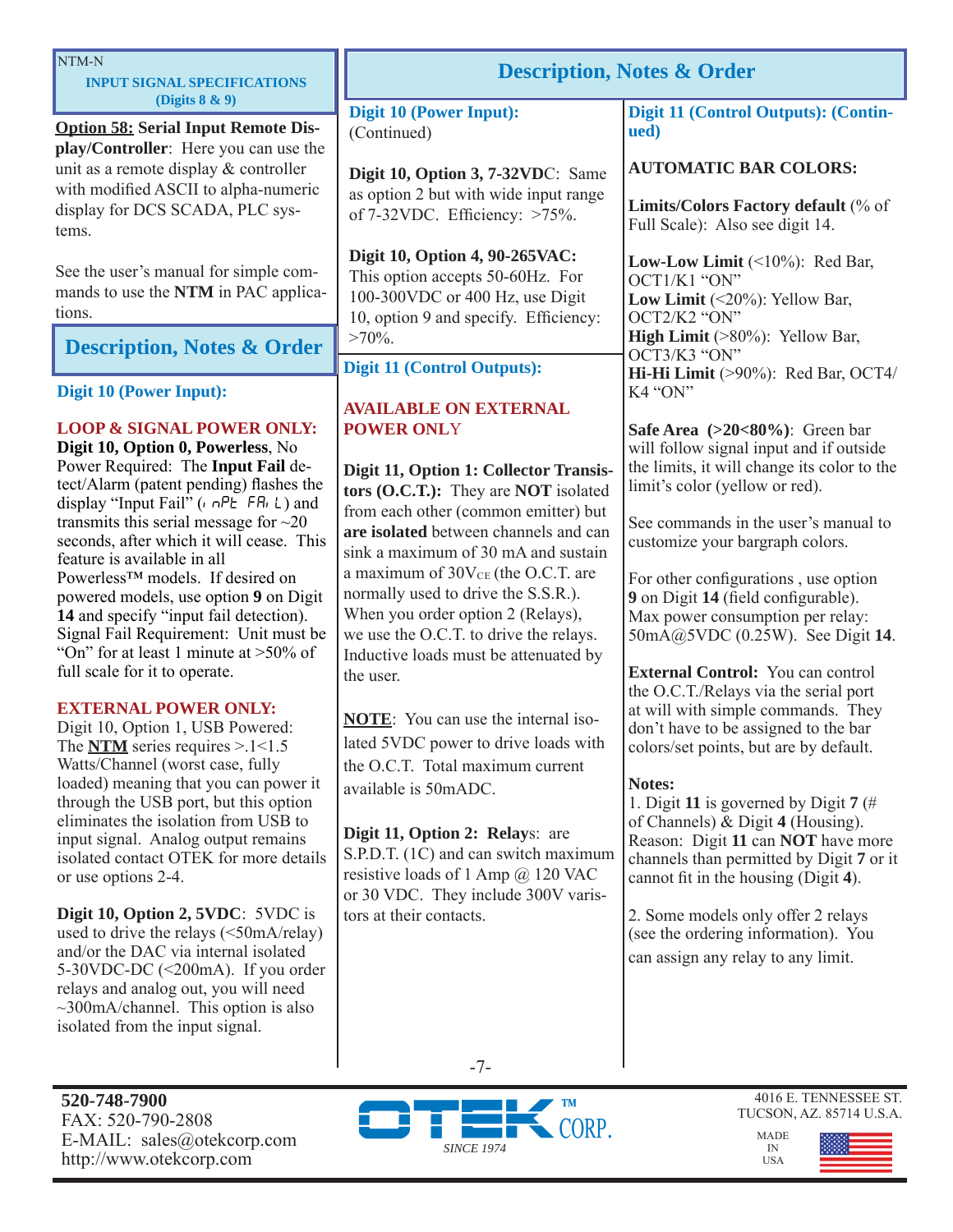# NTM-N Description, Notes & Order (Continued)

**Digit 12 (Analog /Power Output):** 

### **AVAILABLE ON EXTERNAL POWER ONLY**

## **Digit 12, Analog Output, Option 1**:

This isolated output is factory set to follow the input (0-F.S. in=4-20 out) but can also be set for other outputs or serially controlled by simple commands via the serial port.

For other outputs, use option 9 and specify, including reverse scale (4- 20=20-4), bipolar and PID. Power consumption:  $200mA@5VDC(1W)$ .

Analog Output External Control (Use Option 9 and specify): A) 0-100mVDC in=4-20mA out; B) 0-10K Ohm in=4- 20mA out; C) Use options 58, 68, 78 or 88 and control it via serial port.

# **ABOUT OUR INPUT FAIL DETECTION**

Only available on Powerless™ models. While in normal operation, we store excess energy and use it to power the **NTM** if and when the signal fails (post mortem).

HAPE FRHE

# **Digit 12 (Analog /Power Output):**

# **Digit 12, 30 VDC Out, Option 2:**

Use this option to power your 4-20mA transmitter or other transducer. Maximum current is 25mADC. It's isolated and is the same power source we use for 4-20mA out. Power consumption: 200mA@5VDC (1W)/channel.

 1. This digit 12 is governed by digits 4 (Housing) & 7 (# of Channels). Reason: Digit 12 cannot have more outputs than input channels (Digit 7), which is governed by Digit 4 (Housings).

# **Important Note on A.C. Powerless**

The NTM, UPM & NT Series can extract energy from your A.C. signal to power itself and opto isolated serial, optional O.C.T. (Digit 11, options 1, 3, 5 or 7), and to power the optional 4-20mA output (Not 20-4mA out) from a wide input range. External power is required to power the optional relays (Digit 11, options 2, 4, 6 & 8) (200mW each). If you need relays, either use the external powered options on Digits 8 & 9 (33, 37, 40 or 42) and the Digit 10 power input options (1-4) or use Powerless<sup>™</sup> options 01-04 on Digits 8  $\&$ 9 and Power Input option 09 (custom) on Digit 10 and specify (09=Power for relays and DAC). Result: The signal will power the instrument and will include our patented **Signal Fail Detection & Alarm**. The relays and analog output are powered by the external power option (all 100% isolated).

# **Digit 13 (Scale Plate):**

**Digit 13, Scale Plate**: Option 0 is a standard scale plate that reads 0-100%. Use option 9 for custom printing and contact Otek.

# **Digit 14 (Range/Calibration):**

0= Factory Default: 0-Full Scale Input =0-100% bar and 0-100.0 digits. Colors: <10>90%: Red; <20>80%: Yellow; >20<80%: Green. Use Option 9 (custom) and contact Otek. Also see Control Outputs (Digit 11).

**Bargraph Default:** 0-full scale= 0-100%. You can program it for single pointer, or three or five bars via the serial port.

> Need a Transmitter? See model **NTT**





-8-





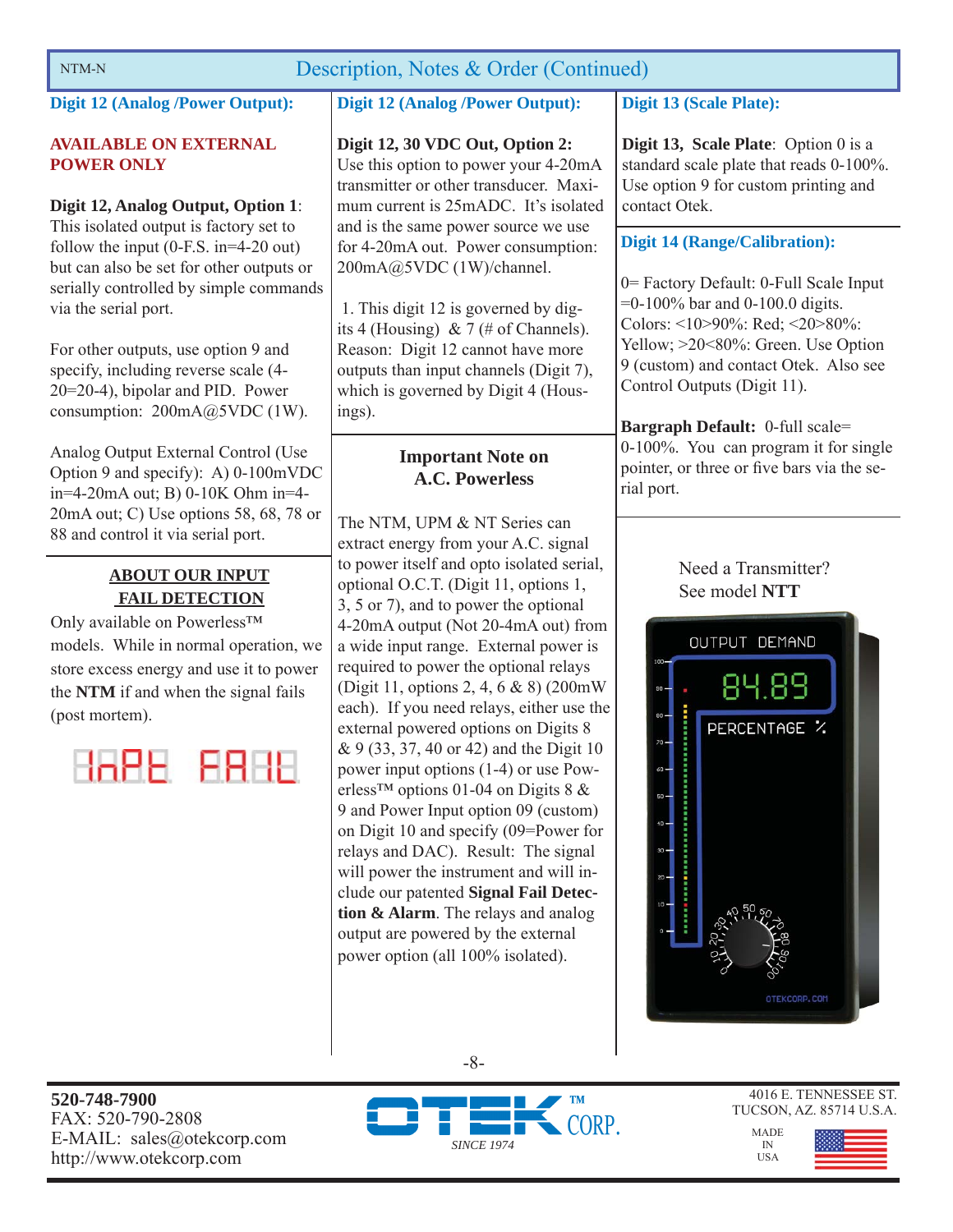# **NTM-N LOOP POWER VERSION ORDERING INFORMATION 5-1-17**



# **NTM-N SIGNAL POWER VERSION ORDERING INFORMATION 5-1-17**



**520-748-7900** FAX: 520-790-2808 E-MAIL: sales@otekcorp.com http://www.otekcorp.com



### 4016 E. TENNESSEE ST. TUCSON, AZ. 85714 U.S.A.

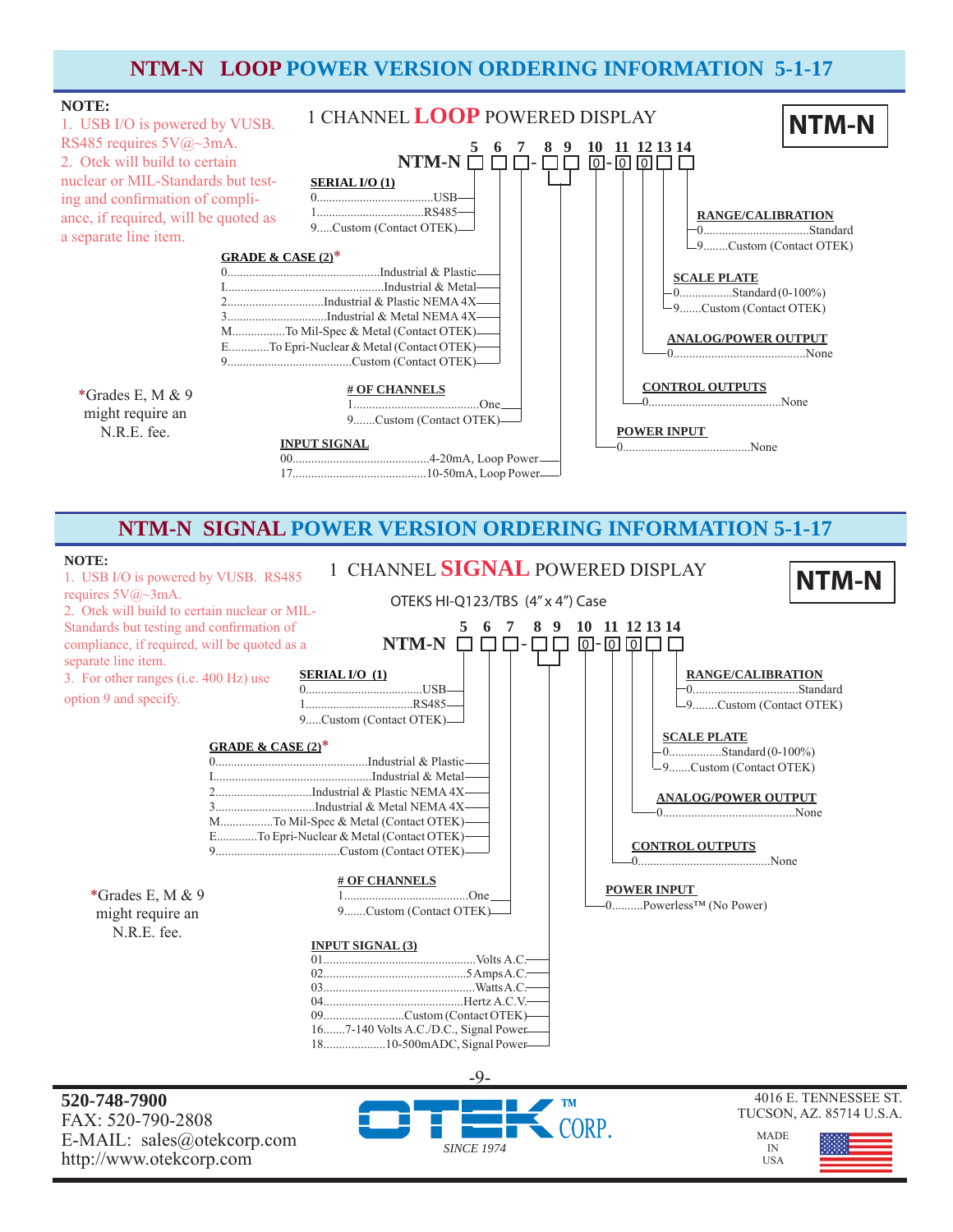# **NTM-N EXTERNAL POWER ORDERING INFORMATION 5-1-17**



FAX: 520-790-2808 E-MAIL: sales@otekcorp.com http://www.otekcorp.com



4016 E. TENNESSEE ST.

MADE

IN USA